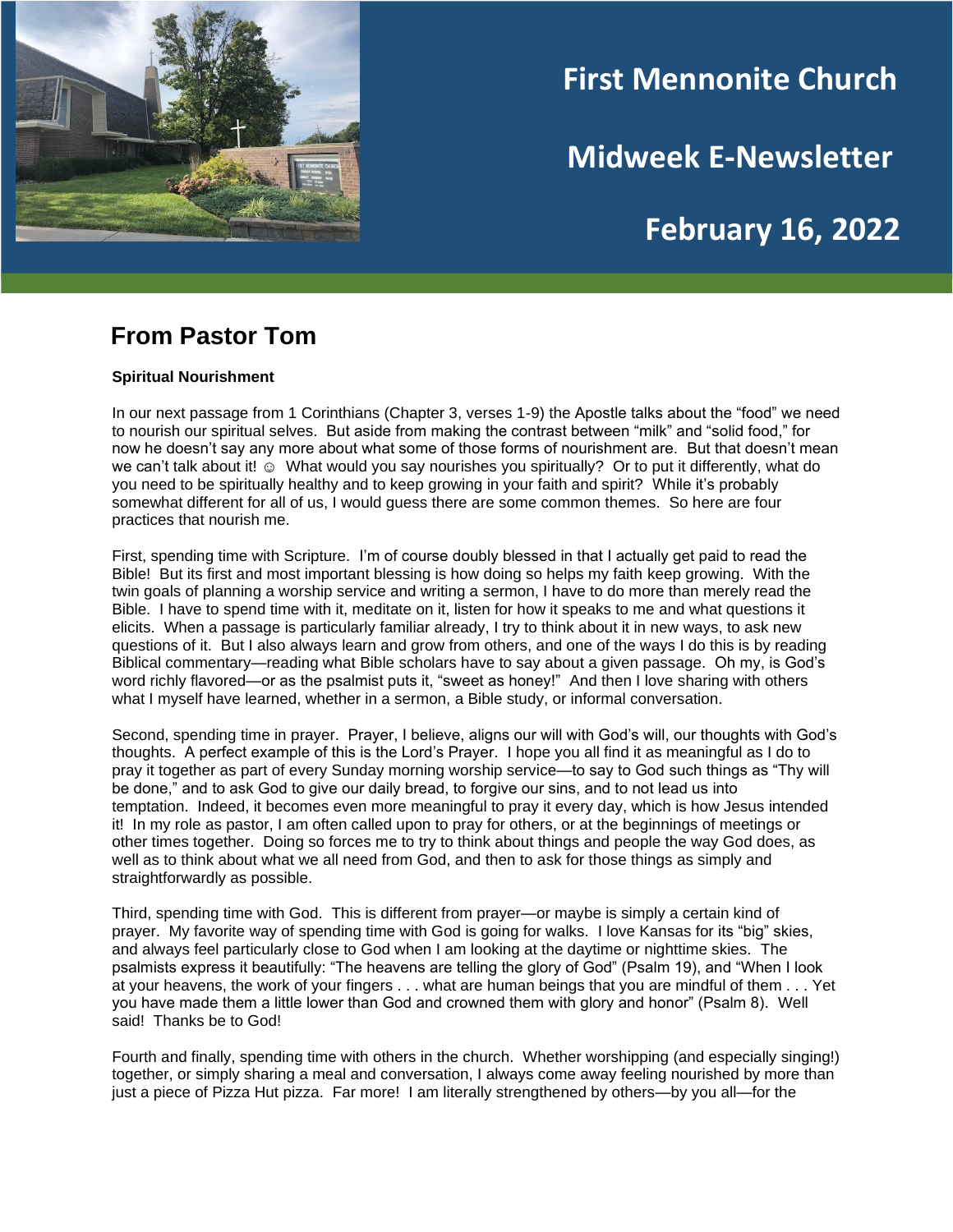journey, the journey through life that we share together, a journey consistently (and by God's will, I believe) marked by both joys and hardships. Is that not what faith is: a journey? How blessed we are that we draw strength and nourishment from one another! Thanks be to God for the Church!

# **Upcoming Events**

- *It's pizza night!* **Come tonight for a fellowship meal at 6 p.m. and sermon discussion at 7 p.m. The sermon discussion will include a sneak peek at our next text from 1 Corinthians 3:1-3. If you are unable to join in-person, a Zoom option is available at the following link:** <https://zoom.us/j/91457452132?pwd=UXU5U3VWSXViSFpyUUR4cW03aFBxdz09>
- **Explore FMC!** Sometime during the upcoming season of Lent Pastor Tom will once again offer an opportunity to "explore FMC"—what we believe, where we come from, how we do things, and what it means to be a member. If you are interested, please let him know. The time and day will be determined in part by the schedules of the participants.
- **Please join us for the grand opening of Kauffman Museum's 125th-anniversary exhibit, "The Magic of Things." Saturday, Feb. 19 come-and-go from 2:30-4:30 p.m.**, with remarks by lead curator Reinhild K. Janzen at **3 p.m.** *Current Bethel COVID protocols require masking indoors regardless of vaccination status.*
- **Sunflower Performing Arts at Hesston College will host acclaimed British vocal ensemble Voces8 on February 22 at 7:30 p.m. at Hesston Mennonite Church.** Based in the United Kingdom, this world-famous vocal octet will present a program titled "Choral Dances" which explores the interweaving of dance and music through the ages. The program will adeptly entwine various styles, refusing to follow the standard chronological ordering of music within a concert. Tickets may be purchased in person at the door or at the Hesston College bookstore, or online at [hesston.edu/bookstore.](https://my.hesston.edu/ICS/Alumni/Alumni_Home.jnz?portlet=J1_FormFlow_-_Forms&screen=FormView&screenType=change&form=6245e4cf-547f-4ef5-aa41-a02b73a95ccb) Masks are required for this event.
- **Mennonite Friendship Committee (MFC) is hosting its annual Liverwurst and Fried Mush fundraising dinner Friday, Feb. 25 from 5-8 p.m. at Journey @ Yoder.** For many people, it's an unusual meal, but once they try it, they come back year after year! All proceeds help MFC to provide care for all who need services, including those who no longer have the funds to pay for their care. The dinner menu consists of liverwurst, fried mush, whole hog sausage, tomato gravy, cream gravy, or syrup, applesauce, orange juice, and coffee. Gluten-free options are available. For more information, call 620-663-7175.
- **MCC Central States Annual Meeting** will take place virtually on Saturday, February 26 from 1- 2:30 CST. Please email [tinaschrag@mcc.org](mailto:tinaschrag@mcc.org) for a link to the Zoom meeting.
- **First Mennonite Church of Halstead, KS will be hosting their annual Verenike Supper Feb. 26 from 4-7 p.m.** This will be a drive-thru supper at the church. Verenike, ham gravy, sausage, a pickle, and a cookie will be served. The donation proceeds will benefit Safe Hope, New Hope Shelter, and the Kansas MCC Relief Sale. Safe Hope provides domestic and sexual violence advocacy services to Harvey and surrounding counties. New Hope Shelter serves homeless men, women, and children in Harvey and surrounding counties. They look forward to seeing you there! First Mennonite Church is located at 427 W 4th St, Halstead, KS 67056
- **List your quilt in the Kansas Mennonite Relief Sale Quilt Auction Buyer's Guide. Deadline is March 1.** Please deliver your quilt, comforter or quilt related item to a quilt committee member or taken to the MCC Center in North Newton. Quilt forms are available online at kansas.mccsale.org. For more information, get in touch with Charlene Driggers, charlene.driggers@gmail.com or 620-947-1749.